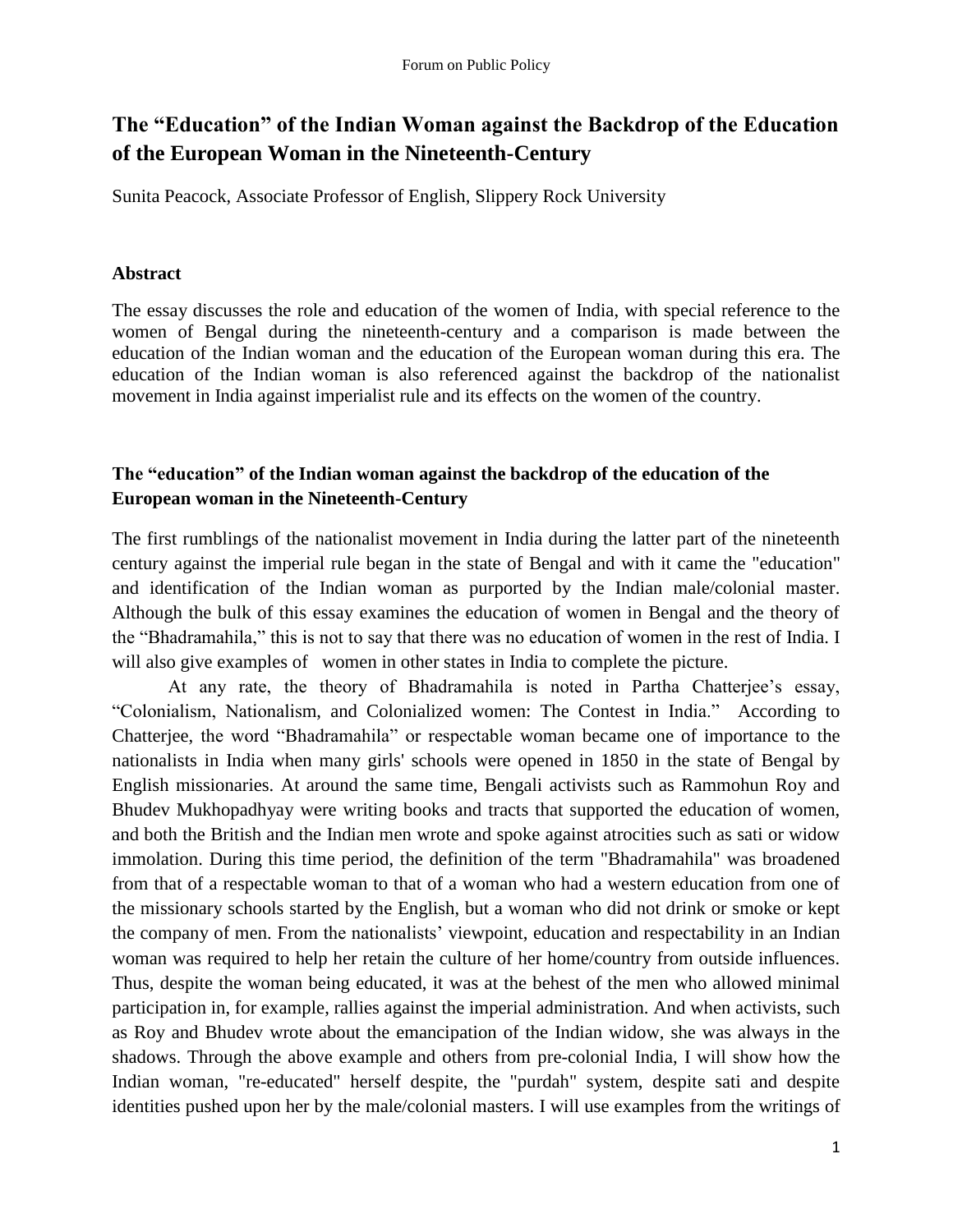Indian women in the nineteenth-century to prove my point. I will also use pre-and post-colonial theories, and ideas from Hinduism, the message of the Indian goddess, and Indian customs (that were misinterpreted by Orientalist discourse) and culture to understand the importance of the education of the Indian woman against the backdrop of the education of the Western female during the watershed period of education and suffrage for women in the nineteenth-century in Europe.

The editors of the anthology titled, *Women Writing in India: 600 B.C. to the Present* Tharu and Lalita, note the argument of economic historians who debate that the "Industrial Revolution in Britain which could not have occurred without the capital that became available from the plunder of India."<sup>1</sup>This plunder began after the battle of Plassey in 1757 when the British were able to divert the wealth from India to the home country. Coincidentally, the steam engine was patented in Britain in 1769, patents for carding, drawing and spinning machines in 1775, and in 1788, "the steam engine was applied to blast furnaces"<sup>2</sup>

In India on the other hand, land taxes were at their highest, and the exportation of Indian textiles, silk, iron, glass, paper, pottery and jewelry were taken over by British industries. The jobs now went to the industrial cities of Britain and both men and women in India were forced off their means of livelihood. Unfortunately, the women suffered more than the men because it was easier for the men to leave their homes and find jobs on the plantations and farms set up by their colonial masters, but the women had to stay at home to take care of the children and their households. But despite such "penury and misuse," there were rebellions in many forms by women, such as the Munda Insurrection of 1899-1900 by the Adivasi tribe of Bengal, which, and others like it, dogged the imperial/nationalist masters throughout their reign in India.<sup>3</sup>

As the British continued making inroads into India"s social, economic and political arenas, they began anglicizing the country. One major way was through the education of the natives and what better way to do so, but through the weakest section of society—the women. As one notes in Oriental discourse, the natives in all the colonies needed "civilizing." As one nineteenth century traveler in India notes, the Indian man forced his wife to revere him as a god, and to submit to his corporeal chastisements, whenever he chooses to inflict, by a cane or a rope in the back parts…" 4 Such treatment coincided with Indian customs, such as widow burning or sati and allowed the British to push for reform in the 1850s against these atrocities. Many male Indian activists, such as Rammohun Roy helped the English with these reforms. Needless to say, this was good for the women of India, but in looking more closely at atrocities, such as widow burning, one does not see the forcing of women on to the funeral pyre of their husbands, on the one hand, and on the other, sati was not a problem for every village, town and city in India. But to return to the education of the colonized, high taxes and the de-industrialization of India was

 1 Susie Tharu and K. Lalita Eds. *Women Writing In India: 600 B.C. to Early 20th Century.* (New York: The Feminist Press, 1991), 146

 $^{2}$  Ibid., 147

 $3$  Ibid., 148

<sup>4</sup> Partha Chatterjee. *Colonialism, Nationalism and the Colonialized Woman: The Contest in India.* American Ethnologist. (Summer 1989) 622-33.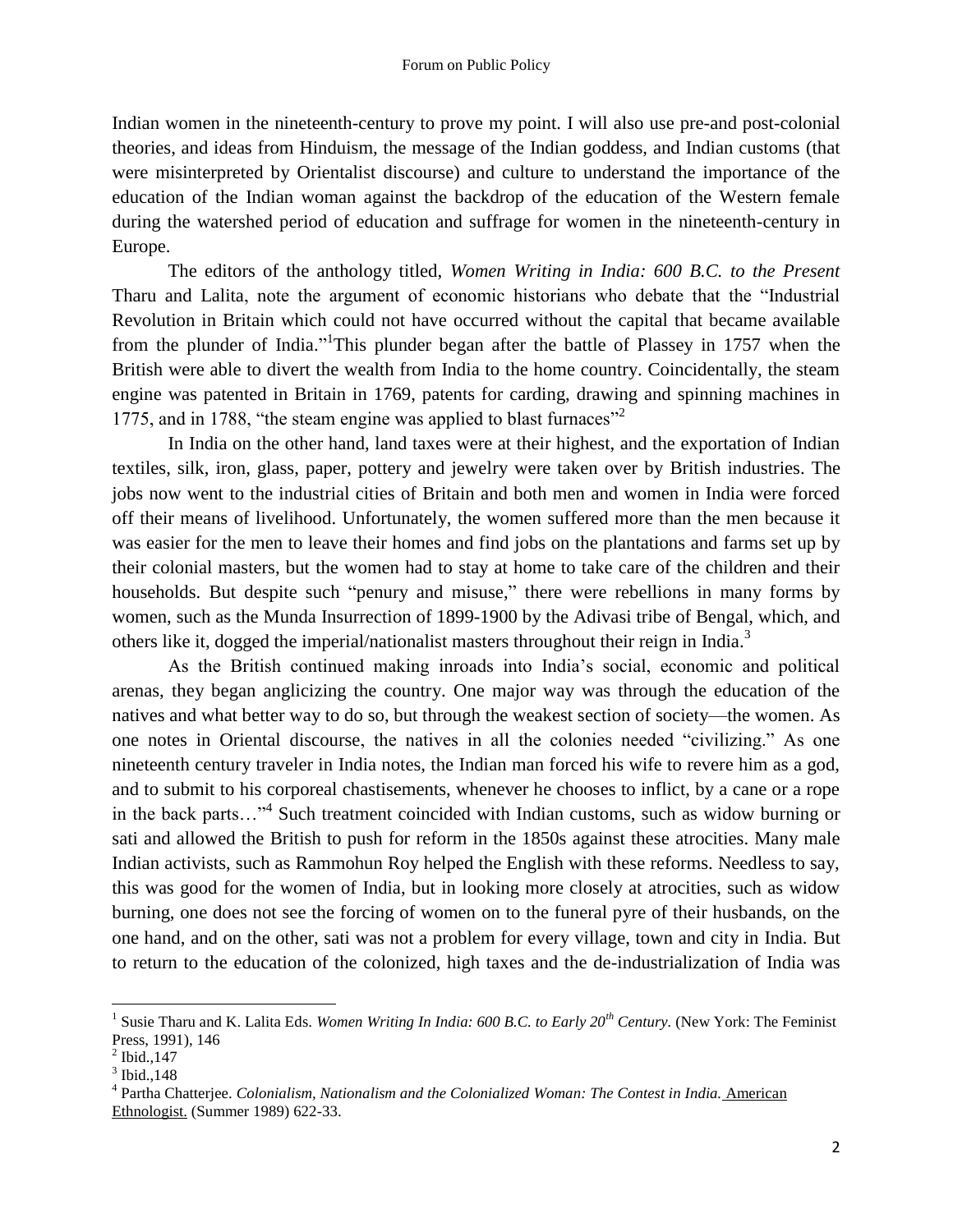not considered as brutal as sati by the imperial masters, and of course, inroads were being made in the field of education. So, by the mid 1850s the London Missionary Society introduced Christian education in schools all over India, and especially in the state of Bengal in which 2238 schools were opened and many Bengali women were able to get high school diplomas during this time period., But one needs to be reminded of the "Bhadramahila" concept in which the woman had to retain her respectable behavior and had to refrain from "memsahib" like behavior. A "memsahib" was an Englishwoman who of course followed a western style of living, eating, drinking and smoking and keeping the company of men. An educated Indian/Bengali woman could not do these things because by doing so she would not only lose her identity but the identity of her country. The women of India were the holders of their country"s culture. Thus the Indian woman's voice was doubly curbed by the colonial and the Indian males. So although the education of the Indian woman was highly propagated by Indian intellectuals and the colonizer, it came with a price.

The Indian male intellectuals/activists in India who encouraged reform and intellectual freedom for the Indian woman began their work in the state of Bengal. Some examples of the work of these men who are previously mentioned are examined by Ray Chaudhuri in his book *Europe Reconsidered.* One of them, Bhudev Mukhopadhyay was from the upper class Bengali Brahmin caste. Ray Chaudhuri shows how the former was totally against Indian consumerism incited by westernization. Bhudev emphasized "nivrittimarga," which was "the path of renunciation implying abstinence and freedom from worldly desires."<sup>5</sup> Bhudev was against eating meat, and drinking whiskey. Among the Bengali elites, there was "the unhappy consequences of western education, "such as, western clothing, "a bastardized Bengali, liberally studded with English words, the attack on idolatry in Hinduism by activists, such as Rammohan Roy, the conversion of many upper class Bengalis, such as Michael Madhusudhan Dutt to Christianity, and a pseudo Hinduism propagated by the British by people such as colonel Olcott and Madame Blavatsky (1875) in the founding of the Theosophical Society. Bhudev was committed to the Hindu tradition. He believed in the joint family, using one"s mother tongue as a medium of instruction etc, but he was also influenced by Goethe and Victorianism and as Ray Chaudhuri notes, Bhudev's "Brahmin disciplinarianism had a hard Victorian patina."<sup>6</sup> These activists and educated men also propagated for the betterment of widows and disenfranchised women in their writings, but once again with a catch. In his book *Provincializing Europe* Dipesh Chakarborty examines the lives of widows through the writings of the Bengali intellectuals. Chakarborty looks at the writings of authors, such as Bankimchandra Chattopadhayay and Rammohun Roy who create protagonists (who are widows) involved in illicit love affairs, but whose love is pure or "pabitra." One sees strands of this philosophy in nationalist history in India when viewing the conduct of women. The woman is still seen as being part of the domestic space, and that women can improve society only through their dharma (duty/a Hindu ideal). One

 $\overline{\phantom{a}}$ 

<sup>5</sup> Tapan Ray Chadhuri. *Europe Reconsidered: Perceptions of the West in 19th Century Bengal.* (New Delhi. Oxford University Press, 1998), 31

 $6$  Ibid., 44-45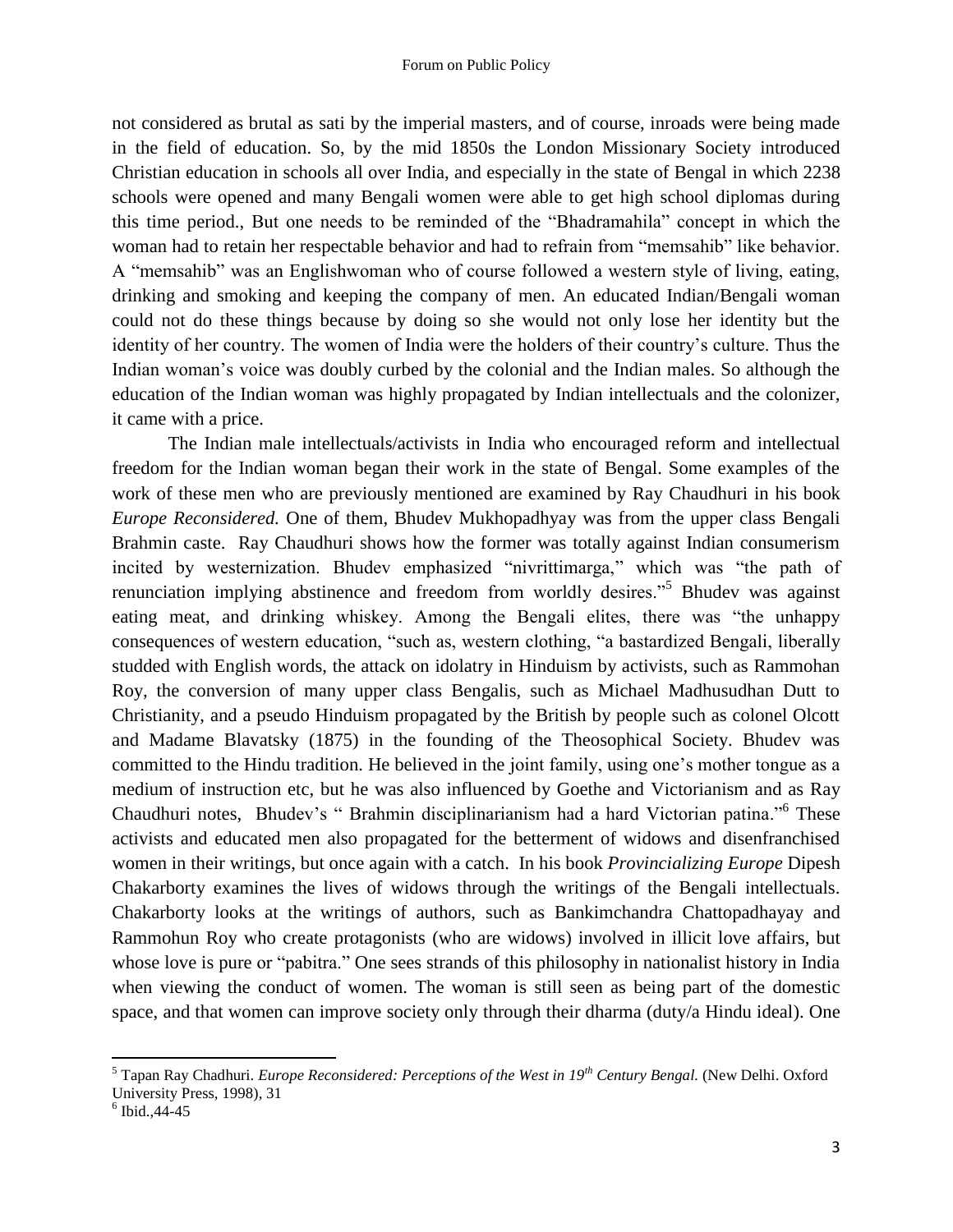sees the ideals of Bengali patriarchy in the literature: "The archive of accounts of the widows" suffering that these men helped to build did not include the widow's own experience of it."<sup>7</sup> It was only when a woman writer, Kalyani Datta in 1991 who discovered how "the widow"s voice was the chief aim of her exercise."<sup>8</sup> Thus the Bengali male of nationalist India in keeping with the European idea of Enlightenment follows David Hume and Adam Smith"s theories of objectivity and universality of human nature instead of its subjectivity and interiority."<sup>9</sup>

It was not only the male in the guise of the colonizer and the patriarchal Indian that the Indian woman had to contend with but also the European female who had a distorted view of her which is clearly stated in the writings of English women travelers in India. In her book, *Women Travellers in Colonial India:The Power of the Female Gaze*, Indira Ghose notes the sweeping generalizations made by European women about Indian women. These European women reflect many of the ideas of educated women in their country, such as Mary Wollstonecraft who analyzed at length the differences in Western and Eastern civilizations, in which the former is always held in contrast to the latter with references being made to the "barbarous Mohemetan or Chinese cultures."<sup>10</sup> The European women writers in the colonies were well versed in Orientalist discourse, which made India look "mythical, dreamlike and irrational." Many critics against such discourse like Chris Bagly point out that traditional Indian society was not "rigid." It was British rule that codified many localized and pragmatic customs into a "unified Brahmanized Hindoo law."<sup>11</sup> In this manner, it was easier to bring about sweeping reforms, which helped the British with the governance of the country. The woman travelers in India, such as Maud Diver (1917) thus helped with such codification in the further domestication of the Indian woman. Diver for example, shows the discourse on women and "the etiquette of their movements within and between public and/private space."<sup>12</sup> There were guidebooks written by English women for better housekeeping in India. Ann Steel and Grace Gardiner"s book entitled *The Complete Indian Housekeeper and Cook* (revised and reprinted a dozen times between 1888 and 1917) showed home making as an art. The philosophy was that in the empire there was a constant need for civilizing as the Englishwoman had to keep the native Indian woman under control in their domestic space. So these English women were replicating the empire in their homes.<sup>13</sup> These women travelers construct a subjectivity that is always "constituted by the definition of the other."<sup>14</sup> Maria Graham yet another woman travel writer admires Hinduism but only in its "past

 $\overline{\phantom{a}}$ 

<sup>7</sup> Dipesh Chakarbarty,. *Provincializing Europe: Postcolonial Thought and Historical Difference.* (Princeton: Princeton University Press, 2000), 129

<sup>8</sup> Ibid.,129

<sup>9</sup> Ibid.,129

<sup>&</sup>lt;sup>10</sup>Susie Tharu and K. Lalita. Eds. *Women Writing In India: 600 B.C. to the Early 20<sup>th</sup> Century.* (New York: The Feminist Press, 1991), 159

<sup>&</sup>lt;sup>11</sup> Indira Ghose. *Women Travellers in Colonial India: The Power of the Female Gaze.* (New Delhi: Oxford University Press, 1998), 33

 $12$  Ibid., 45

 $^{13}$  Ibid., 50

 $14$  Ibid., 34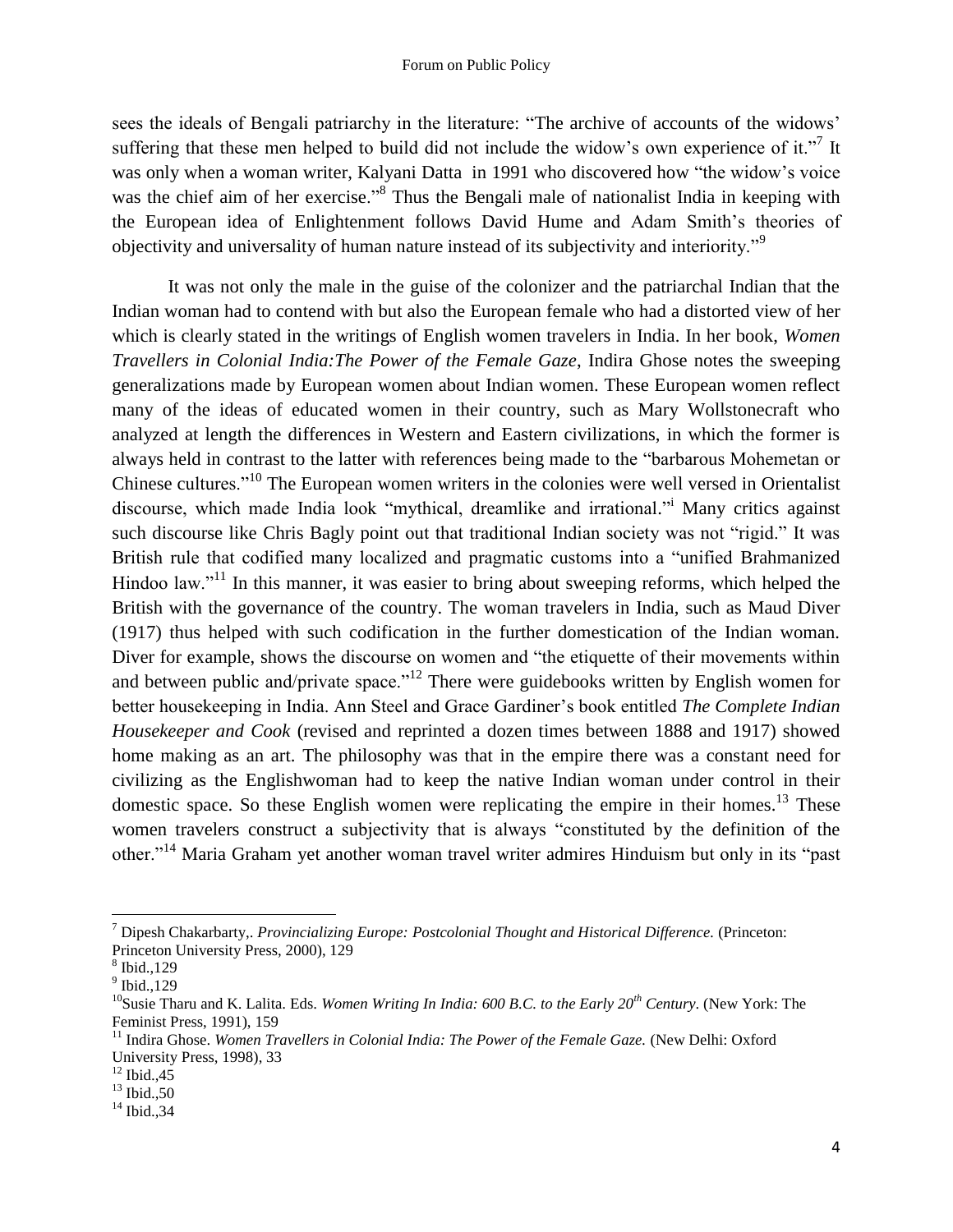#### Forum on Public Policy

glory," but when she encounters Hindu worship, "she is filled with revulsion."<sup>15</sup> Another travel writer, Marianne Postans is interested in Hindu festivals but notes, "Hindoo holidays interfere sadly with the labours of the working classes."<sup>16</sup> Such travel narratives by Englishwomen thus produced a "sense of subjectivity for women" and implied "the very notion of gender that the ideology of the bourgeois self is based on. Simultaneously, however, this ideology worked to contain women within gender norms and boundaries" and coincided with the nationalistic/imperialistic ideals.<sup>17</sup> Thus in the guise of social reforms both by the colonizer (male and female) the colonized Indian male, the Indian woman was given an agenda in which to live her life.

In the case of the colonizer as seen in the thought processes of both the Englishman and Englishwoman, the Indian woman was being constructed as the "other." As noted earlier in the writings of English women travelers, all the Indian woman was capable of was to occupy a "domestic space" either set by the "zenana" or women"s quarters that women occupied as queens and wives of the Mogul kings and princes or the domestic maids of the colonized masters and mistresses. By the same token, the Indian male fighting for his freedom from the yoke of colonization demanded from the Indian female a relegation to the metaphorical/physical home despite her education because she had to retain the spirituality of the nation from westernization. In both cases, the Indian woman was stultified into a "progressive domestication,"<sup>18</sup> and was metaphorically and physically under surveillance by eastern and western mores.

But if we examine the literature of the Indian woman written in the  $19<sup>th</sup>$  and early  $20<sup>th</sup>$ centuries, we see "radical" and "subversive" movements in such writings which are muted yet revolutionary in their style<sup>19</sup> One such example is Dhirubhen Patel's story Vishrambhakta (Revelation: 1875). A young son and his mother are on a pilgrimage and the mother stops much to the chagrin of her son to chat with her friend. These two women have not met in many years and when she introduces her son to her friend the friend notes that the son does not resemble his father Vinayak. The mother then much to the horror of her son calmly states: "I was never married to his father."<sup>20</sup> The son is shattered by his mother's revelation. Here was his mother who cooked and cleaned for her family her entire life; she was a spiritual woman on her way to a pilgrimage; she was devoted to her family. The reader too is "overwhelmed by the new awareness of the hidden reserves this 'ordinary' 'conservative' housewife and mother held."<sup>21</sup>

It is interesting to note that in India it was not just the middle/upper-class women who were educated in the  $19<sup>th</sup>$  century in missionary schools, but there were also Indian women in the

 $\overline{a}$  $15$  Ibid., 34

 $^{16}$  Ibid., 35

 $^{17}$  Ibid., 33

<sup>18</sup> Ibid.,33

<sup>&</sup>lt;sup>19</sup> Susie Tharu and K.Lalita, Eds. *Women Writing in India: 600B.C. to Early 20<sup>th</sup> Century* (New York: The Feminist Press, 1991), 186

 $^{20}$  Ibid., 186

 $^{21}$  Ibid., 186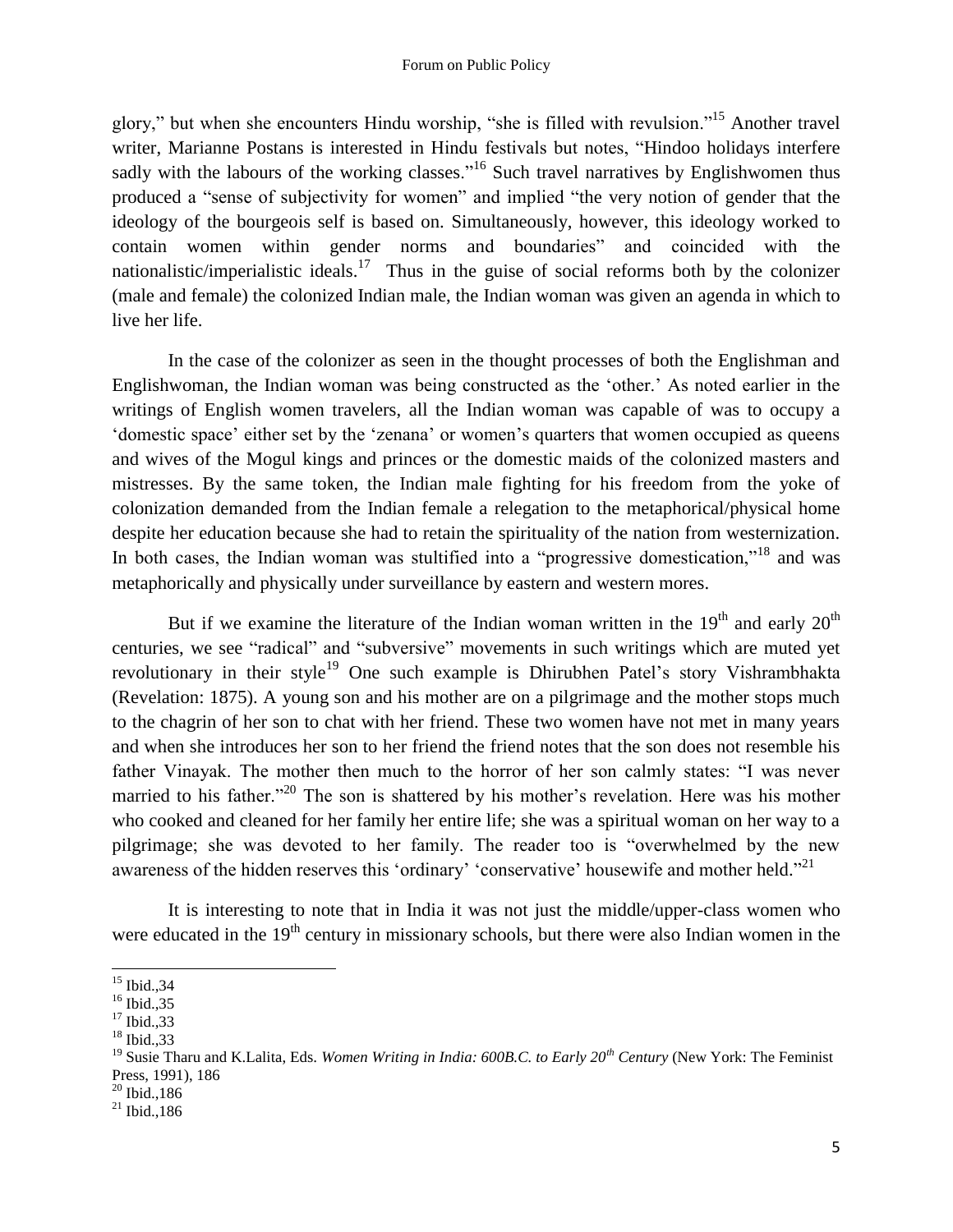#### Forum on Public Policy

lower classes who were self-taught. A good example is that of an "unpopular" group of women who managed to flourish during the nineteenth- century in the state of Bengal. This group was the "kabiyal." (1820-1830). One famous woman in such a group was Jogeshwari.. Kabiyals toured the countryside and performed poetic duels or "Kabigan," which translates into poem/song. These groups usually had rich patrons who sponsored them. Most of the poetic duels were done by men and so when women began performing they were not considered to be popular. The poems were bawdy and satirical and many nineteenth-century Indian male reformers felt that such poems were not suitable for middle-class women.  $^{22}$ But these songs or poems reflected the lives of the poor disenfranchised women and subverted the Hindu culture to an extent.

Within the middle-class Bengali family or any middle-class Indian family during the nineteenth- century when women began receiving an education, many stories were being written by women who were able to show how they were, despite, the "modernization" of their lives through education, unable truly to have a voice that carried any weight in their day to day living. One such writer was Rassundari Devi (1810-?) who wrote her autobiography, Amar Jiban (my life). This was an astounding achievement for a woman, because it was the first autobiography to be written in Bengali, (1876) which was written two decades before the very famous male "litterateur" Debendranath Tagore published his autobiography in  $1898<sup>23</sup>$  By the male critics of that time, Rassundari"s work is referred to as being "curious" because it was written by a woman. According to Tharu and Lalita, Rassundari"s work, "was a major event for modern Bengali prose, which was still in an incipient stage."<sup>24</sup> Although the autobiography is merely a story about the life of an ordinary Indian housewife, one sees rebellion and struggle in "understated" ways. Rassundari taught herself to read and write to "escape the grind of petty domesticity" and she asks: "Just because I am a woman does it necessarily mean that trying to educate myself is a crime"? She also brings to the forefront the life of a widow because she became one when her husband died in 1869. She sadly notes: "Toward the end of my life I have been widowed. I feel ashamed and hurt by the realization that even if a woman has lived her life fully, has brought up her children and leaves behind her sons and daughters to carry on, her widowhood is still considered a misfortune."<sup>25</sup> Here is reflected what Chakarborty notes in his criticism of the treatment of widows by Indian society despite activism against their treatment in the reform movements of the nineteenth-century. In his book *Provincializing Europe*, Dipesh Chakarborty notes, the widows of India were always helped from the outside. "The archive of accounts of the widows" suffering" shows that the Indian activists, such as Vidyasagar and Rammohun Roy helped to build "did not include the widows" own experience of it."<sup>26</sup>

l

 $22$  Ibid., 187

 $^{23}$  Ibid., 190

 $24$  Ibid., 190

 $^{25}$  Ibid., 191

<sup>26</sup> Dipesh Chakarborty. *Provincializing Europe: Postcolonial Thought and Historical Difference*. (Princeton: Princeton University Press, 2000), 129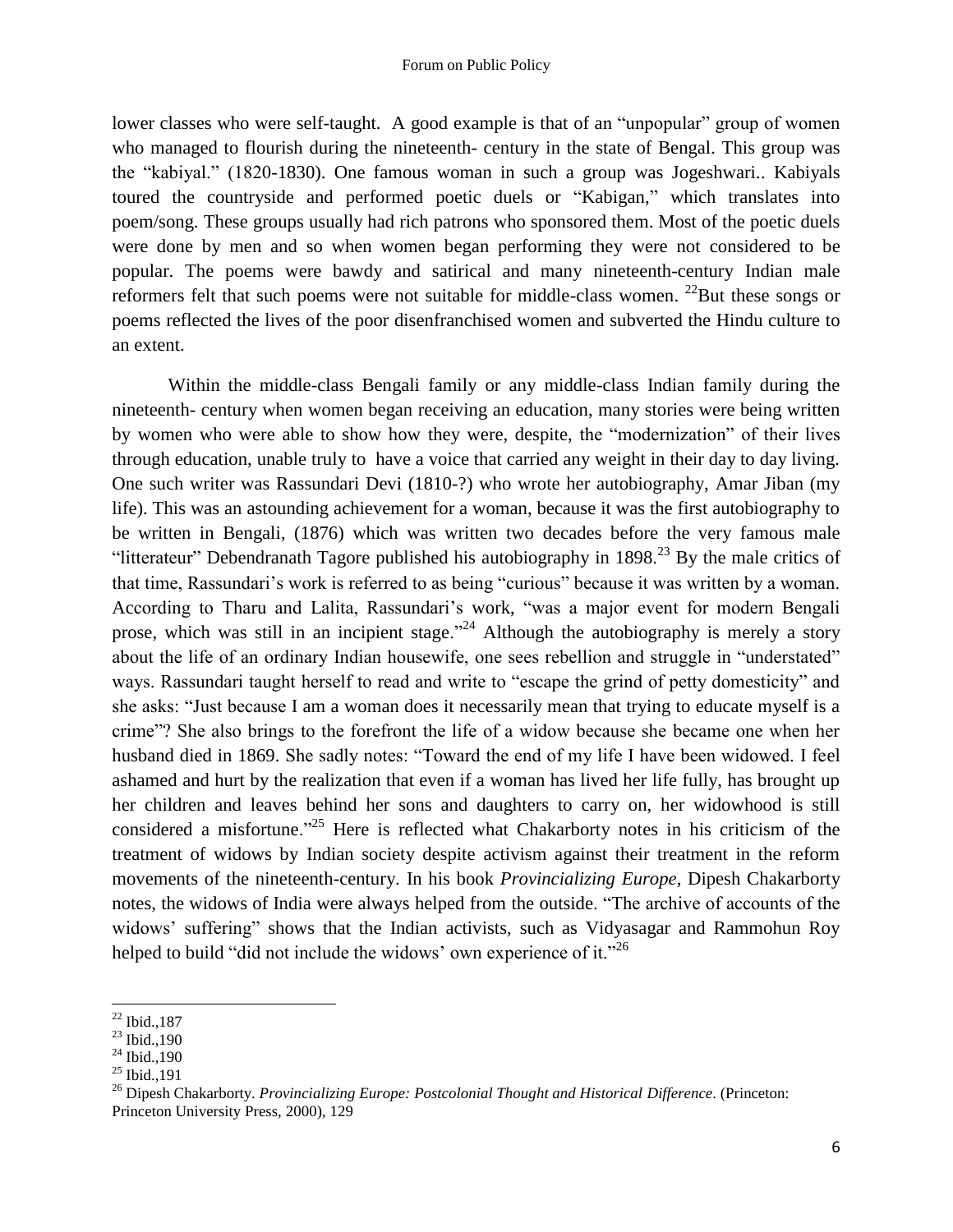Yet another woman writer, Savitribai Phule (1827-1890) was a poet, activist and scholar from the western Indian state of Maharashtra. She and her husband Jotiba Phule began many movements for the lower caste people against their upper caste oppressors. Some of these movements included opening schools for the low or untouchable castes, settling land disputes and allowing for equal treatment between the upper and lower castes, such as drawing water from the same wells. Savitribai was also "the first woman teacher in modern Maharashtra and she started the first school for women in 1848. Here a school for women was not started by the missionaries. Many of Savitribai"s poetry and letters educated women and Indian society about the problems that women had to suffer in their everyday lives. We see true stories in her letters about caste conflicts for example when an upper caste Brahmin boy falls in love with an untouchable caste girl. When the girl gets pregnant, both she and her lover are almost killed by the villagers, but Savitribai rescues them from their plight. Many of Savitribai's poems published in 1854 (Kavyaphule,{poetry"s blossoms}) (Bavankashi Subodharatnakar{Ocean of Gems}) speaks about "the wealth that comes with education."<sup>27</sup> Savitribai's "correspondences" and insights into her life and into women's experiences in one of the most important social movements of the times" (fighting the caste wars) and depicts the successes of some of the women writers of India.<sup>28</sup>

Because of the exotic way in which Orientalist discourse depicted the Indian woman, especially in the nineteenth- century when the colonizer began taking an active role in reforming and governing India, Indian women have been noted as being passive, hidden behind the veil or purdah, victimized by atrocities such as sati and the domestication of the woman like cattle, actually led the Indian woman to search for "civil, political, and religious rights straight from the belly of the great religious and social reform movements of the nineteenth- century."<sup>29</sup> Time and time again in all parts of India whether the women were in purdah, or widows, or housewives without much of a voice, we see recorded stories of female agency as these same women "asserted their rights, addressed social inequalities, and rejected or adapted tradition in an engagement with the world around them in what amounted to Indian feminism."<sup>30</sup> We hear about women contesting divorce in western India in the 1880s, we hear about organizations, such as those of Savitribai to improve the lives of the lower caste. We hear about stories written by widows, such as, Rassundari Devi, which helped improve the lives of widows, and when we examine vernacular plays, poems, folk literature, such as those of Jogeshwari, "a considerable body of literature can be amassed to present a case for the emergence of feminism" and the growth of education for the women of India. $31$ 

l

<sup>27</sup> Susie Tharu and K. Lalita. Eds. *Women Writing in India: 600B.C. to Early 20th Century*. (New York: The Feminist Press, 1991), 211-212

<sup>28</sup> Ibid.,212

<sup>29</sup> Padma Angol. *The Emergence of Feminism in India 1850-1920* (London: Ashgate Publishing, 2006), 9

 $30$  Ibid., 10

 $31$  Ibid., 15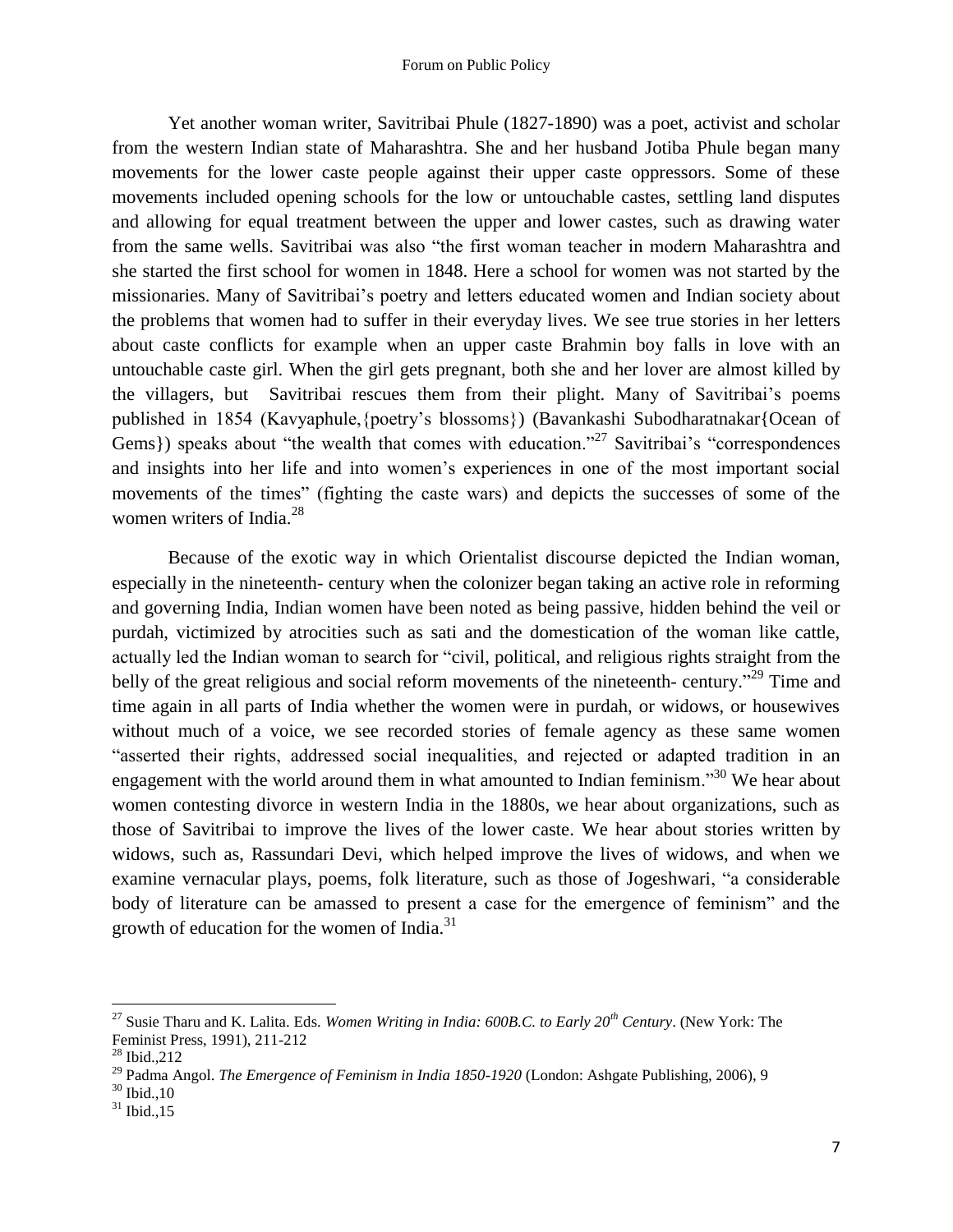On the other hand, in nineteenth-century Europe, there is a difference in the education process of the women as noted in the literature of European women. In her book, *Writing Beyond the* Ending, Rachel Du Plessis Blau notes that the endings in women's novels of the nineteenth century either depicted marriage or death. We don"t see woman to woman bonds, Rachel Blau says that the quest for women in the nineteenth-century were finite. Blau reiterates the novels of Brontë and Austen where "both quest and marriage plots form the basis of their works."<sup>32</sup> Women are shown to marry men who are so much better than they are or the man is converted by the female and the improvement of the man becomes the woman's foremost occupation.<sup>33</sup> Again, a woman is given a place whether in death or in marriage, which is similar to the inner space that the Indian woman is also given by the colonizer/European woman. It is interesting to see that the European women's travel writings in India, as Indira Ghose notes, used "Orientalism" as a strategy to negotiate a form of gender power and to contest male dominance in scientific and scholarly modes of writing." The European women travelers did this by constructing a subjectivity that was always "constituted by the definition of the other," which is the Indian woman. <sup>34</sup>The examples of such are seen earlier in the essay.

In conclusion, despite the "education" of the respectable Indian woman, she was able to on many occasions defy her stance by rebelling in understated ways through her writing and through her movement between her inner and outer space created for her by Indian patriarchal and British colonial structures. Although at times, her struggle was a lonely one, there was hope for her to regain a respectability that was independent from her male perpetrators.

## **References**

Angol, Padma. *The Emergence of Feminism in India 1850-1920*. London: Ashgate Publishing, 2006.

Chakarbarty, Dipesh. *Provincializing Europe: Postcolonial Thought and Historical Difference.* Princeton: Princeton University Press, 2000.

Chatterjee, Partha. "Colonialism, Nationalism, and Colonialized Women: The Contest in India. *American Ethnologist*. (Summer 1989): 622-33.

Du Plessis, Rachel Blau. *Writing Beyond the Ending*. Bloomington: Indiana University Press, 1985.

Ghose, Indira. *Women Travellers in Colonial India: The Power of the Female Gaze.* New Delhi: Oxford University Press, 1998.

 $\overline{\phantom{a}}$ 

<sup>32</sup> Rachel Du Plessis Blau. *Writing Beyond the Ending.*(Bloomington: Bloomington Indiana University Press, 1985),

<sup>9</sup>

 $33$  Ibid., 10

<sup>34</sup> Ibid.,34